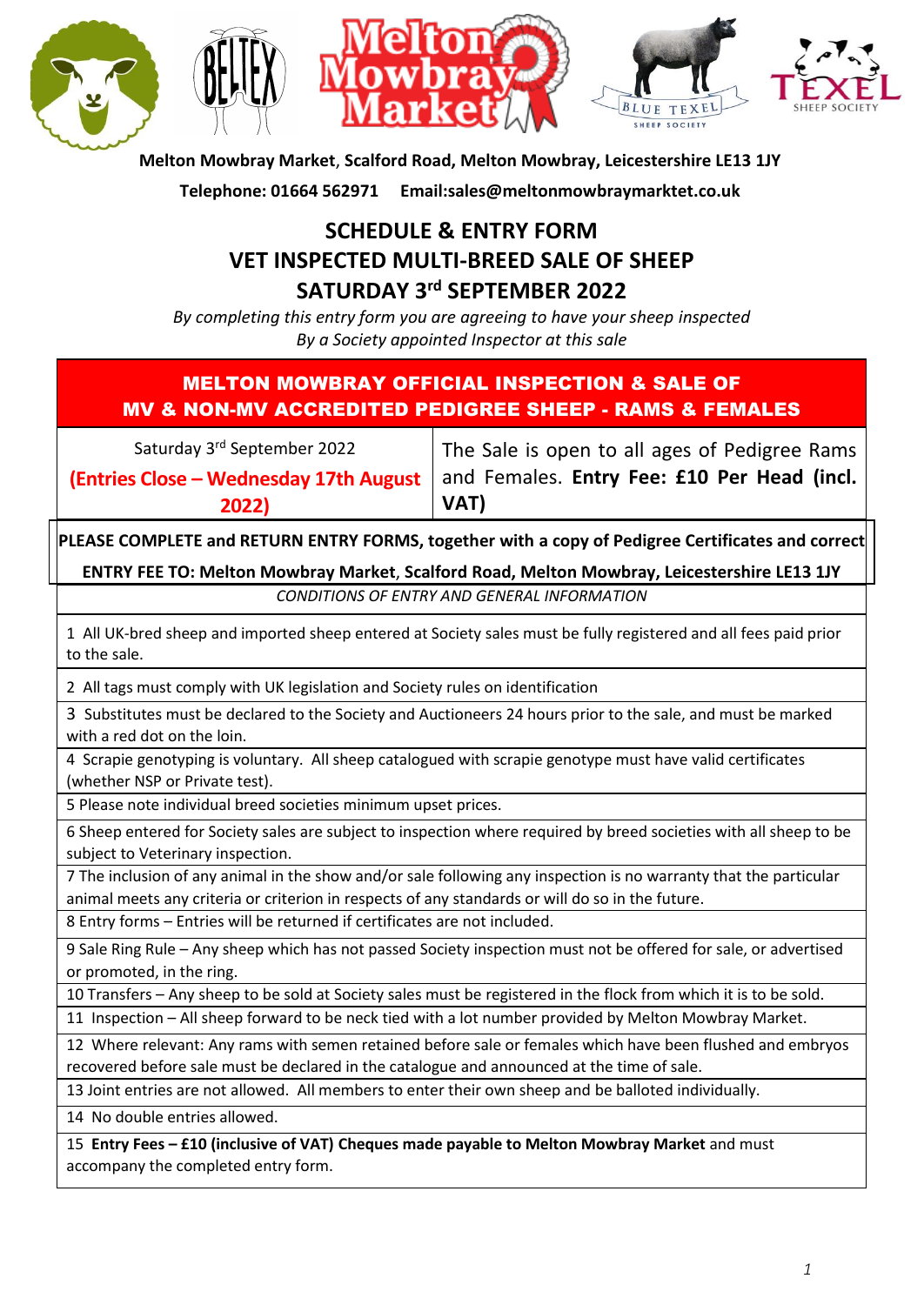| <b>Vendors Name</b>                                                                                                  | <b>Flock Name</b>                    |  |  |  |  |  |  |  |
|----------------------------------------------------------------------------------------------------------------------|--------------------------------------|--|--|--|--|--|--|--|
| Address                                                                                                              | <b>Flock Code</b>                    |  |  |  |  |  |  |  |
|                                                                                                                      | Ministry Flock Number                |  |  |  |  |  |  |  |
| Postcode                                                                                                             | Telephone No.                        |  |  |  |  |  |  |  |
|                                                                                                                      |                                      |  |  |  |  |  |  |  |
| <b>Declaration</b>                                                                                                   |                                      |  |  |  |  |  |  |  |
| being the Owner or Authorised Agent for<br>Bye-Laws and consent to Print my name and address in the sales catalogue. |                                      |  |  |  |  |  |  |  |
| <b>Entries:</b>                                                                                                      | <b>MV ACCREDITED (PLEASE CIRCLE)</b> |  |  |  |  |  |  |  |
| Ewes<br>Shearlings<br>Ewe Lambs<br><b>Aged Rams</b><br><b>Shearling Rams</b><br>Ram Lambs                            | <b>YES</b><br><b>NO</b>              |  |  |  |  |  |  |  |
| Total:<br>@ £10 per Head                                                                                             |                                      |  |  |  |  |  |  |  |

# **FEMALES**

## **ENTER THE REGISTRATION OF THE SHEEP ONLY, e.g. ABC.E1234, LIST IN ORDER OF**

**SALE.**

#### **PLEASE - DON'T FORGET TO ENCLOSE THE PEDIGREE CERTIFICATE!**

| Office<br>Use | <b>BREED:</b> |  |  |  | <b>NOTES AND COMMENTS</b> |  |
|---------------|---------------|--|--|--|---------------------------|--|
| Lot No.       | <b>EWES</b>   |  |  |  |                           |  |
|               |               |  |  |  |                           |  |
|               |               |  |  |  |                           |  |
|               |               |  |  |  |                           |  |
|               |               |  |  |  |                           |  |
|               |               |  |  |  |                           |  |
|               |               |  |  |  |                           |  |
|               |               |  |  |  |                           |  |
|               |               |  |  |  |                           |  |
|               |               |  |  |  |                           |  |
|               |               |  |  |  |                           |  |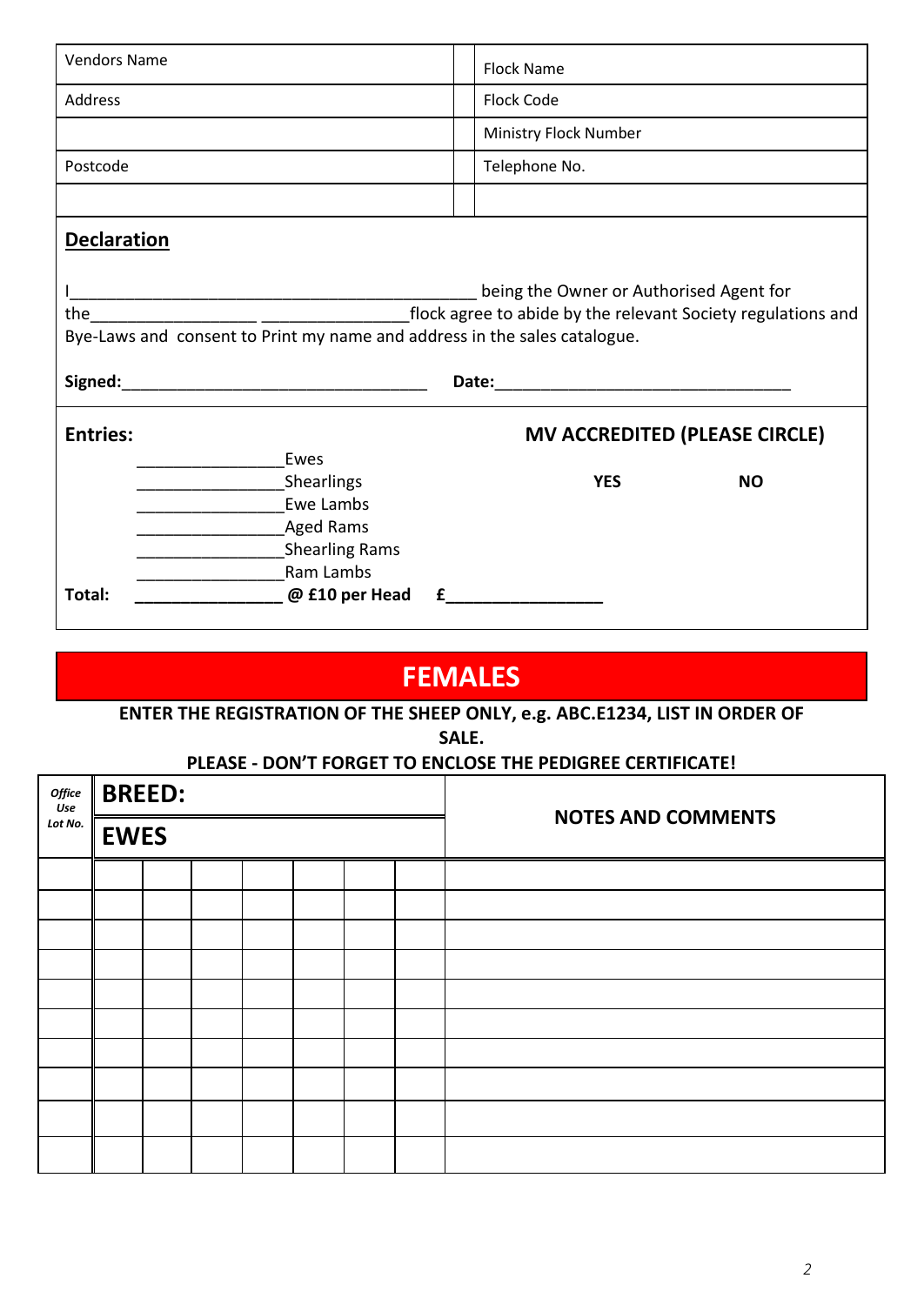| Office<br>Use | <b>BREED:</b> |                   |  |  | <b>NOTES AND COMMENTS</b> |
|---------------|---------------|-------------------|--|--|---------------------------|
| Lot No.       |               | <b>SHEARLINGS</b> |  |  |                           |
|               |               |                   |  |  |                           |
|               |               |                   |  |  |                           |
|               |               |                   |  |  |                           |
|               |               |                   |  |  |                           |
|               |               |                   |  |  |                           |
|               |               |                   |  |  |                           |
|               |               |                   |  |  |                           |
|               |               |                   |  |  |                           |
|               |               |                   |  |  |                           |
|               |               |                   |  |  |                           |

| Office<br>Use<br>Lot No. |  | <b>BREED:</b>    |  |  |  |  |  | <b>NOTES AND COMMENTS</b> |
|--------------------------|--|------------------|--|--|--|--|--|---------------------------|
|                          |  | <b>EWE LAMBS</b> |  |  |  |  |  |                           |
|                          |  |                  |  |  |  |  |  |                           |
|                          |  |                  |  |  |  |  |  |                           |
|                          |  |                  |  |  |  |  |  |                           |
|                          |  |                  |  |  |  |  |  |                           |
|                          |  |                  |  |  |  |  |  |                           |
|                          |  |                  |  |  |  |  |  |                           |
|                          |  |                  |  |  |  |  |  |                           |
|                          |  |                  |  |  |  |  |  |                           |
|                          |  |                  |  |  |  |  |  |                           |
|                          |  |                  |  |  |  |  |  |                           |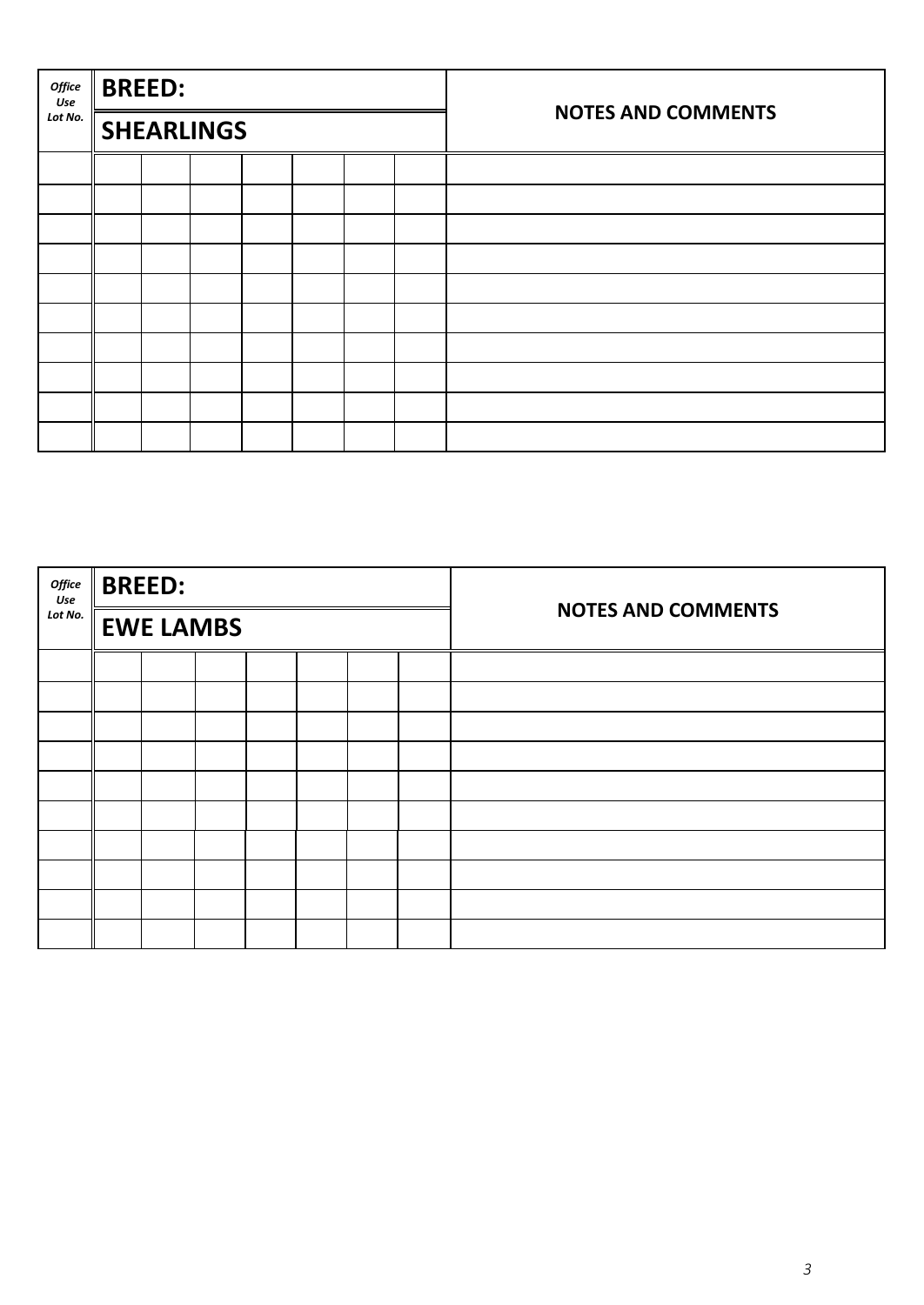# **RAMS**

#### **ENTER THE REGISTRATION OF THE SHEEP ONLY, e.g. ABC.E1234, LIST IN ORDER OF SALE.**

### **PLEASE - DON'T FORGET TO ENCLOSE THE PEDIGREE CERTIFICATE!**

| Office<br>Use | <b>BREED:</b> |                  |  |  | <b>NOTES AND COMMENTS</b> | Semen                    |
|---------------|---------------|------------------|--|--|---------------------------|--------------------------|
| Lot No.       |               | <b>AGED RAMS</b> |  |  |                           | Retained/<br><b>RFOU</b> |
|               |               |                  |  |  |                           |                          |
|               |               |                  |  |  |                           |                          |
|               |               |                  |  |  |                           |                          |
|               |               |                  |  |  |                           |                          |
|               |               |                  |  |  |                           |                          |
|               |               |                  |  |  |                           |                          |
|               |               |                  |  |  |                           |                          |
|               |               |                  |  |  |                           |                          |
|               |               |                  |  |  |                           |                          |
|               |               |                  |  |  |                           |                          |

| Office<br>Use<br>Lot No. | <b>BREED:</b> |                       |  |  | <b>NOTES AND COMMENTS</b> | Semen                    |
|--------------------------|---------------|-----------------------|--|--|---------------------------|--------------------------|
|                          |               | <b>SHEARLING RAMS</b> |  |  |                           | Retained/<br><b>RFOU</b> |
|                          |               |                       |  |  |                           |                          |
|                          |               |                       |  |  |                           |                          |
|                          |               |                       |  |  |                           |                          |
|                          |               |                       |  |  |                           |                          |
|                          |               |                       |  |  |                           |                          |
|                          |               |                       |  |  |                           |                          |
|                          |               |                       |  |  |                           |                          |
|                          |               |                       |  |  |                           |                          |
|                          |               |                       |  |  |                           |                          |
|                          |               |                       |  |  |                           |                          |